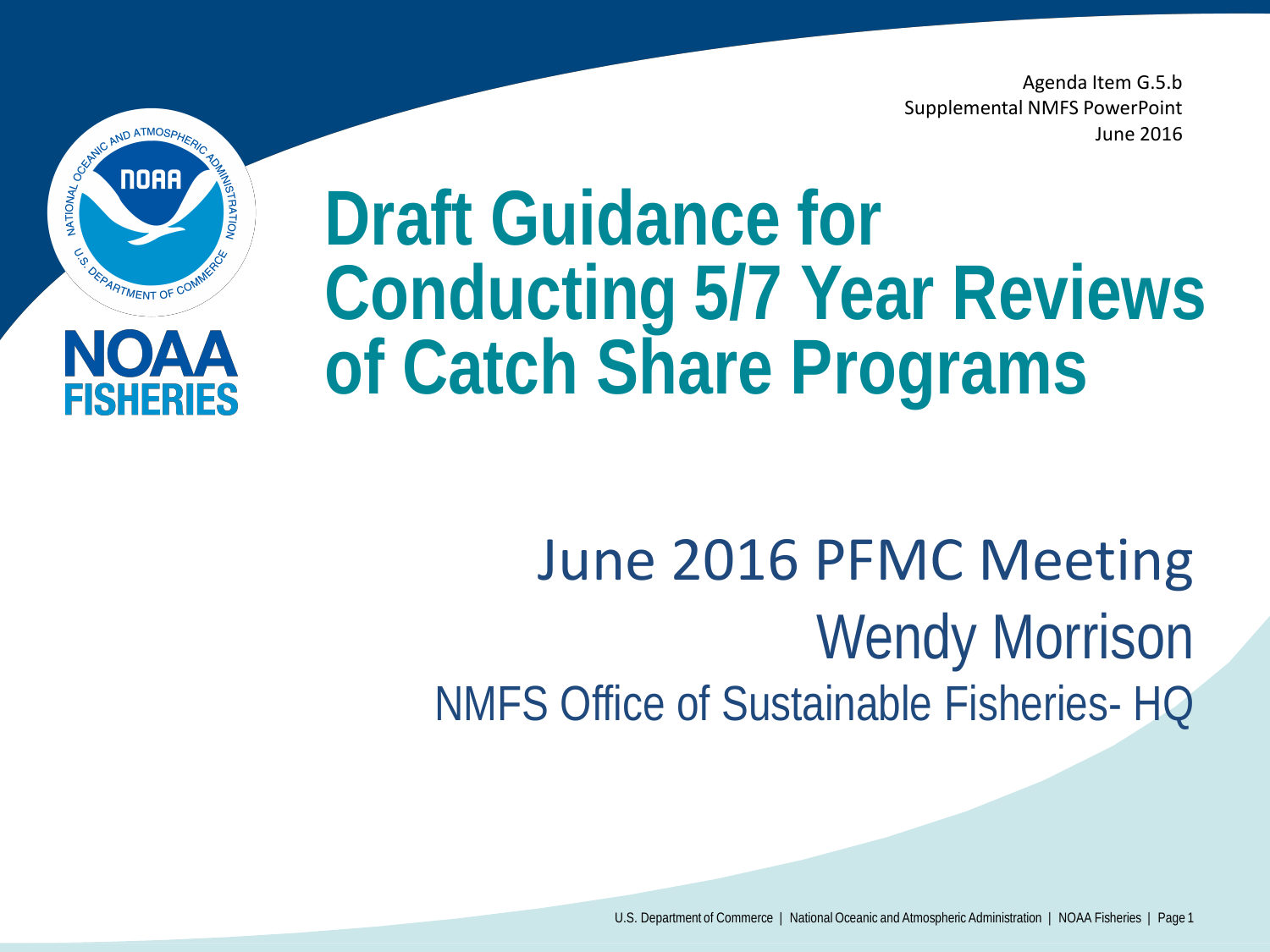### **Guidance Document Feedback and Timeline**

- We received feedback from 5 Councils (including PFMC) in February and sent out a revised draft prior to this meeting
- PFMC staff provided more feedback as part of the briefing book
- Additional comments due by end of July





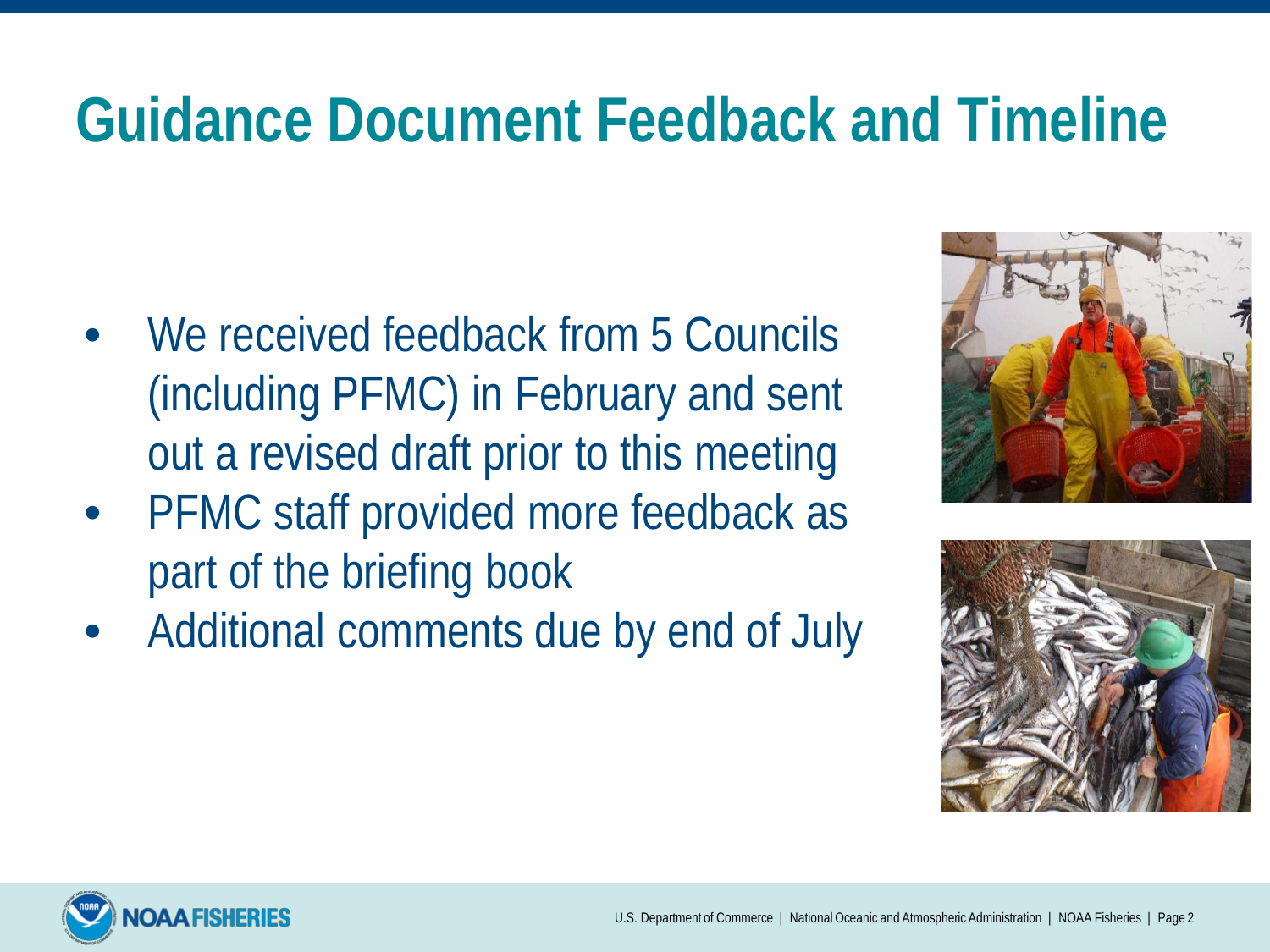# **Overview of Changes- Timing of Reviews**

**Initial review:** 5 years\* after the program was established

- No longer says "within 5 years" but says "no later than 5 years after the implementation of the program"
- MSA does not specify that the review must include data from the first 5 years of the program
- Plans should include as much data as possible but reviews should not be delayed to wait for data

*\*for programs implemented after January 12, 2007; 7 years for those implemented before 2007* 









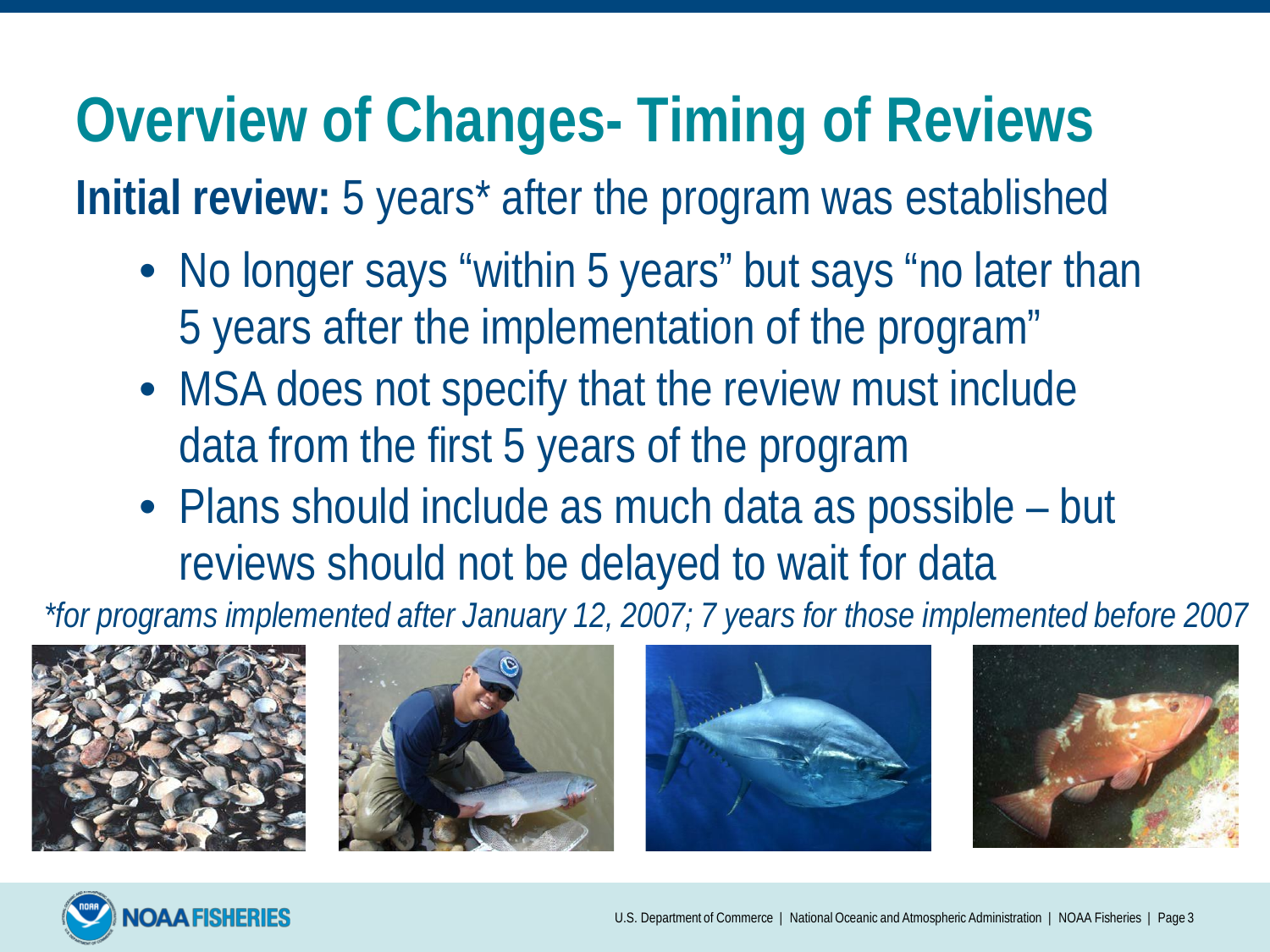### **Overview of Changes- Process**



#### **Review Plan**

• Review should include mechanism for public input

#### **Review Team**

• Determined by Council, with Council as lead (or as co-lead with NMFS)

#### **Incorporate Existing Interim Reports**

• To the extent practicable, incorporate existing NMFS or Council annual reports to minimize workload

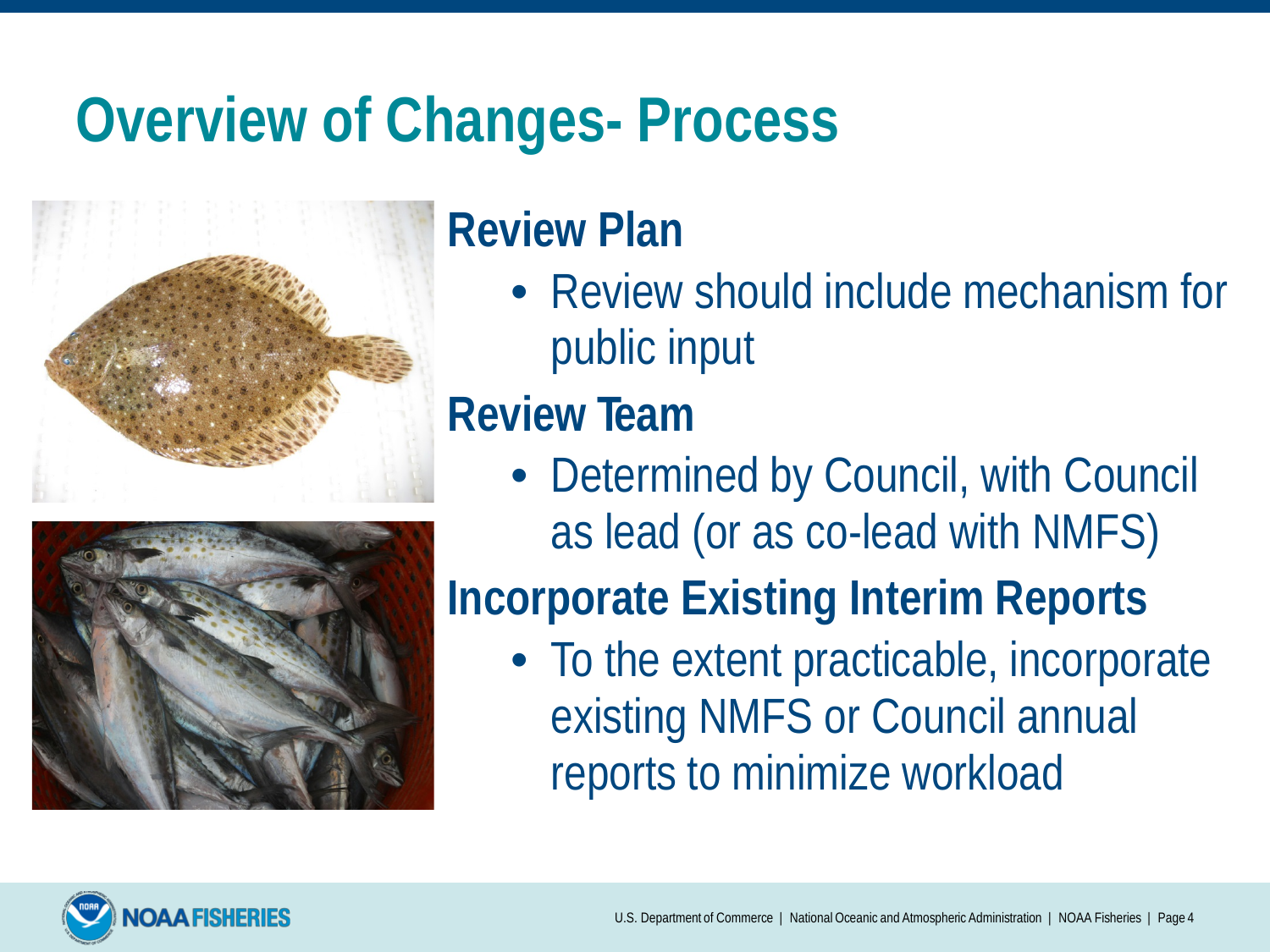### **Overview of Changes- Process**

#### **NMFS Concurrence**

- Council approves final review plan; NMFS "concurs" that the plan will meet the MSA requirement
- At completion of the review, NMFS "concurs" that the plan was followed and the review meets the requirements of the **MSA**



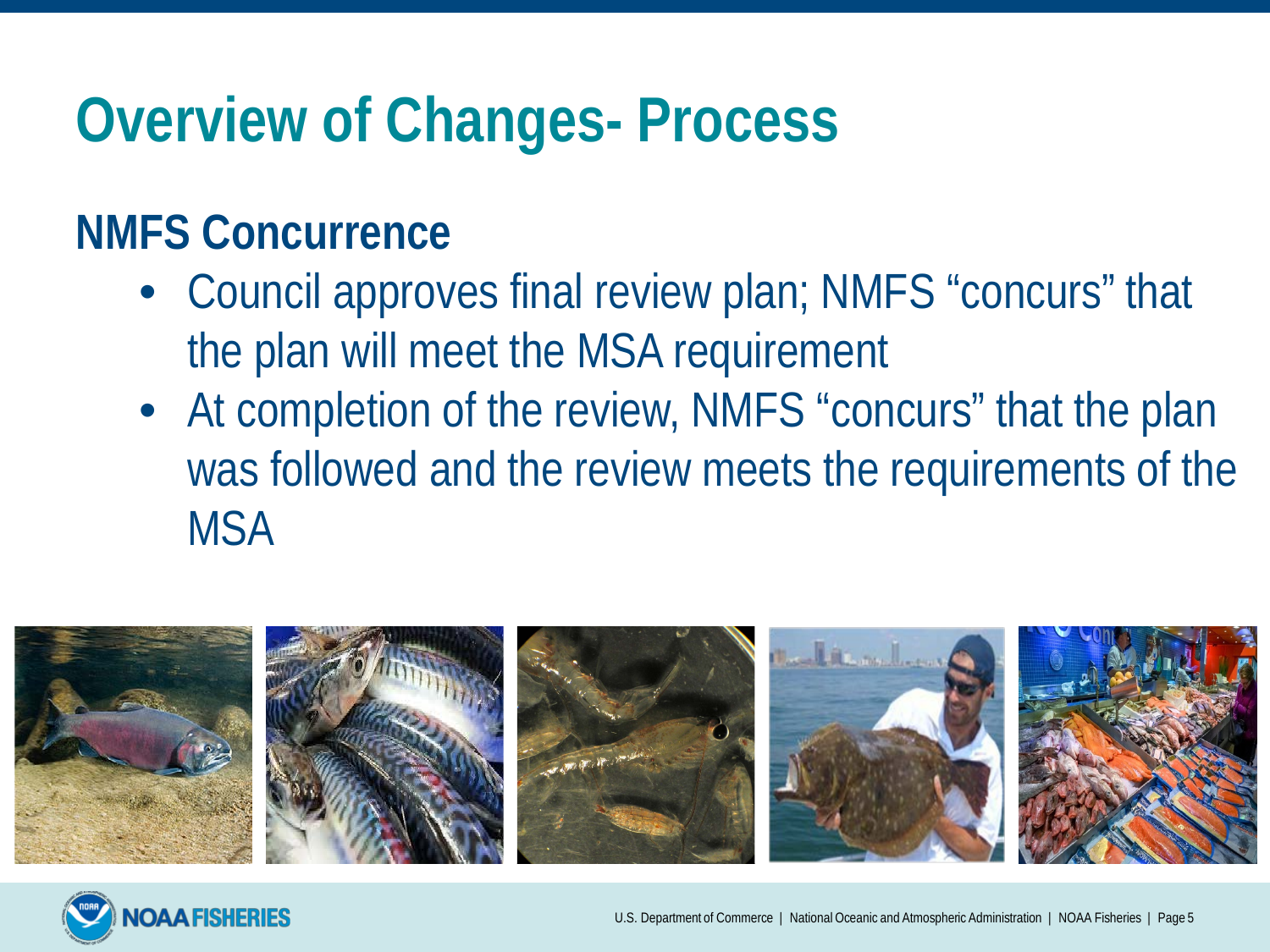# **Overview of Changes- General Approach and Scope**

**Objective of review is to assess progress in meeting goals and objectives of the program and MSA**

- Describe and analyze changes that have taken place *since* the baseline time period (pre- implementation or implementation) or last review
- It is not a NFPA document
- Incorporate by reference and summarize other relevant findings when possible

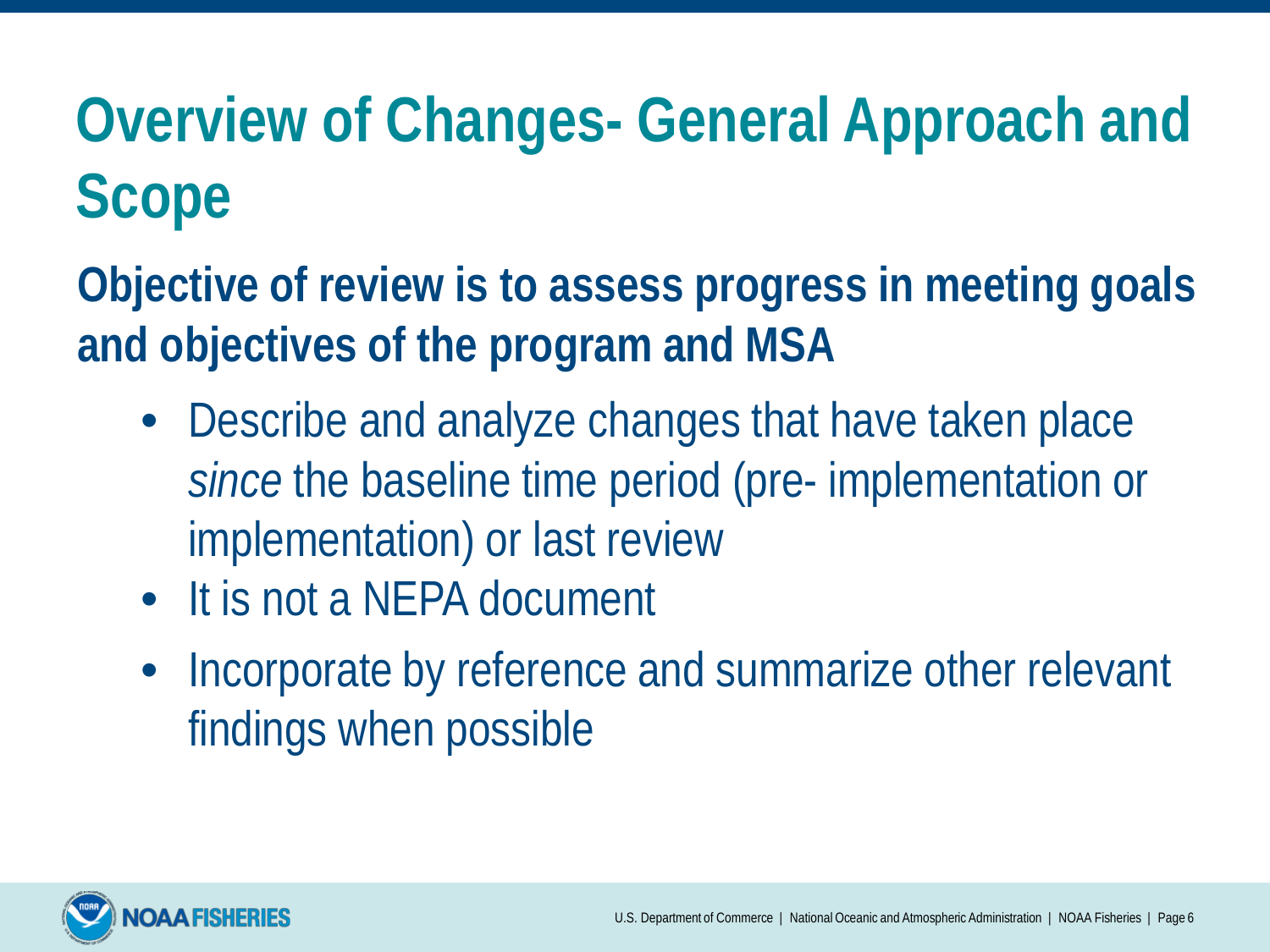## **Overview of Changes- Analyses**

**Councils determine which MSA 303A provisions require thorough analysis. For issues not analyzed in-depth, document reason.** 

- Goals and objectives
- Allocation
- **Eligibility requirements**
- Transferability
- ACL/quota performance
- Accumulation limits/caps
- Cost recovery
- Data collection, monitoring and enforcement
- Duration of program
- New entrants
- Auctions/royalties

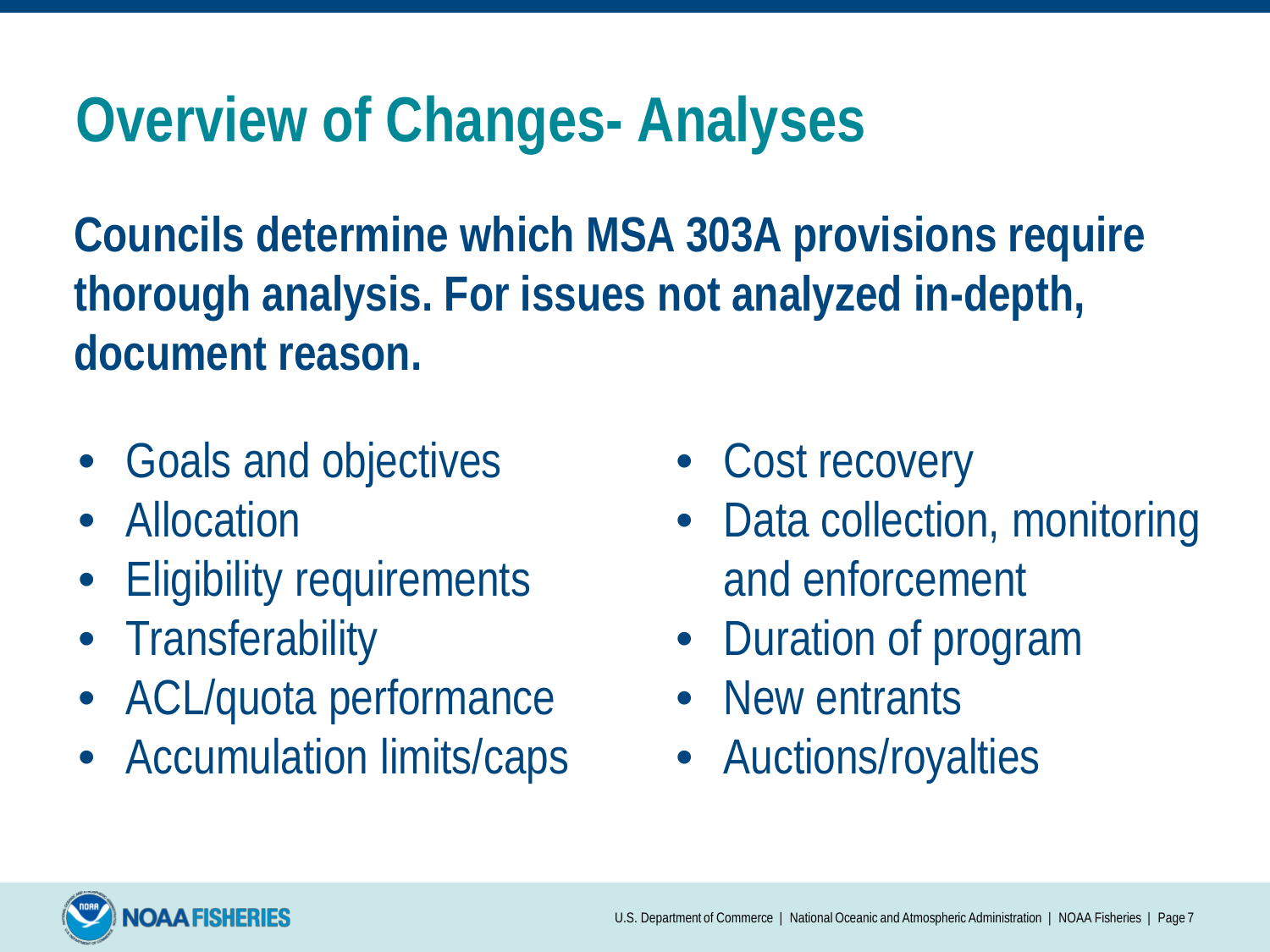# **Overview of Changes- Allocation Policy**

**Clarification of interaction between Allocation Policy and CS Reviews.**

- NMFS Allocation Policy should be finalized soon.
- Within 3 years (or as soon as practicable), Councils should identify appropriate review-triggers for FMPs with explicit allocations
- If the 5/7 year review is identified as the trigger for a program, then the allocations should be reviewed
- If an alternative trigger is identified and the trigger has not been met, an in-depth analysis of allocations is not required for that CS review